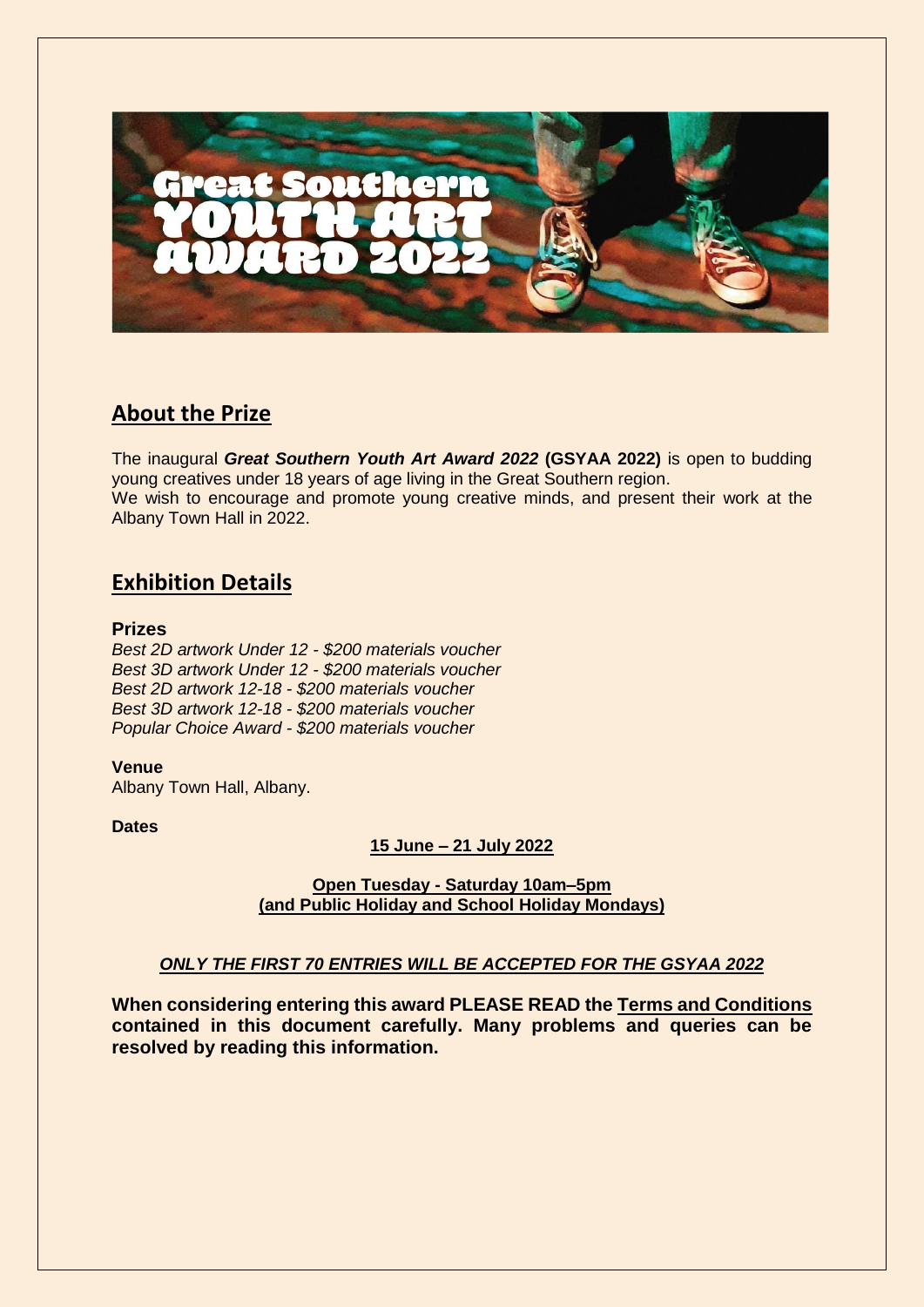# **TERMS AND CONDITIONS:**

### *Selection process*

• Three local Arts Industry professionals will be involved in the judging of the winners in each category.

### *Entry process*

Entry is available online at [https://artsandculture.albany.wa.gov.au/exhibitions/great](https://artsandculture.albany.wa.gov.au/exhibitions/great-southern-art-youth-awards.aspx)[southern-art-youth-awards.aspx](https://artsandculture.albany.wa.gov.au/exhibitions/great-southern-art-youth-awards.aspx)

- For anyone without access to the internet or who needs assistance to enter online, please enquire in person at either the Vancouver Arts Centre or the Albany Town Hall.
- **Only the first 70 entries will be accepted.**

#### *Entry fee*

• Entry is free

#### *Details*

- The GSYAA 2022 is open to artists aged up to the age of 18, living and working within the Great Southern. All artists must have been residents of the Great Southern region for 12 months prior to 1<sup>st</sup> June 2022.
- Artists can enter **1 artwork only** which must be the original work of the artist completed in the 12 month period prior to the closing date without any adult assistance, and not infringe the copyright, moral rights or other rights of any third party.
- All artists are automatically entered in the *Popular Choice Award*.
- All artists must be under **18 years of age** at the time of the online entry process.
- Parents / guardians will be required to consent to the entry, add their name on the online application form and verify that the artwork was created solely by the artist without any adult assistance.
- Artworks will not be accepted if they are not dry.
- All works will be judged, however the organisers reserve the right to not display works for the exhibition that are deemed offensive to the public. The judges' decision is final.
- **All 2D** entries must be no larger than **100cm high by 60cm wide (including the frame)**. Your work will be measured upon acceptance and if it is larger than the stipulated sizes (including the frame), it will not be accepted. We would prefer works to be framed if possible. Unframed pieces of paper will be fixed directly to the wall with adhesive strips. We take no responsibility if the rear of the artwork is damaged by the adhesive strips.
- All free standing **3-D** works need to be stable and safe. All sculptural artworks must not exceed **50cm square x 100cm high.** Artworks will be placed on our plinths, so please do not create your own.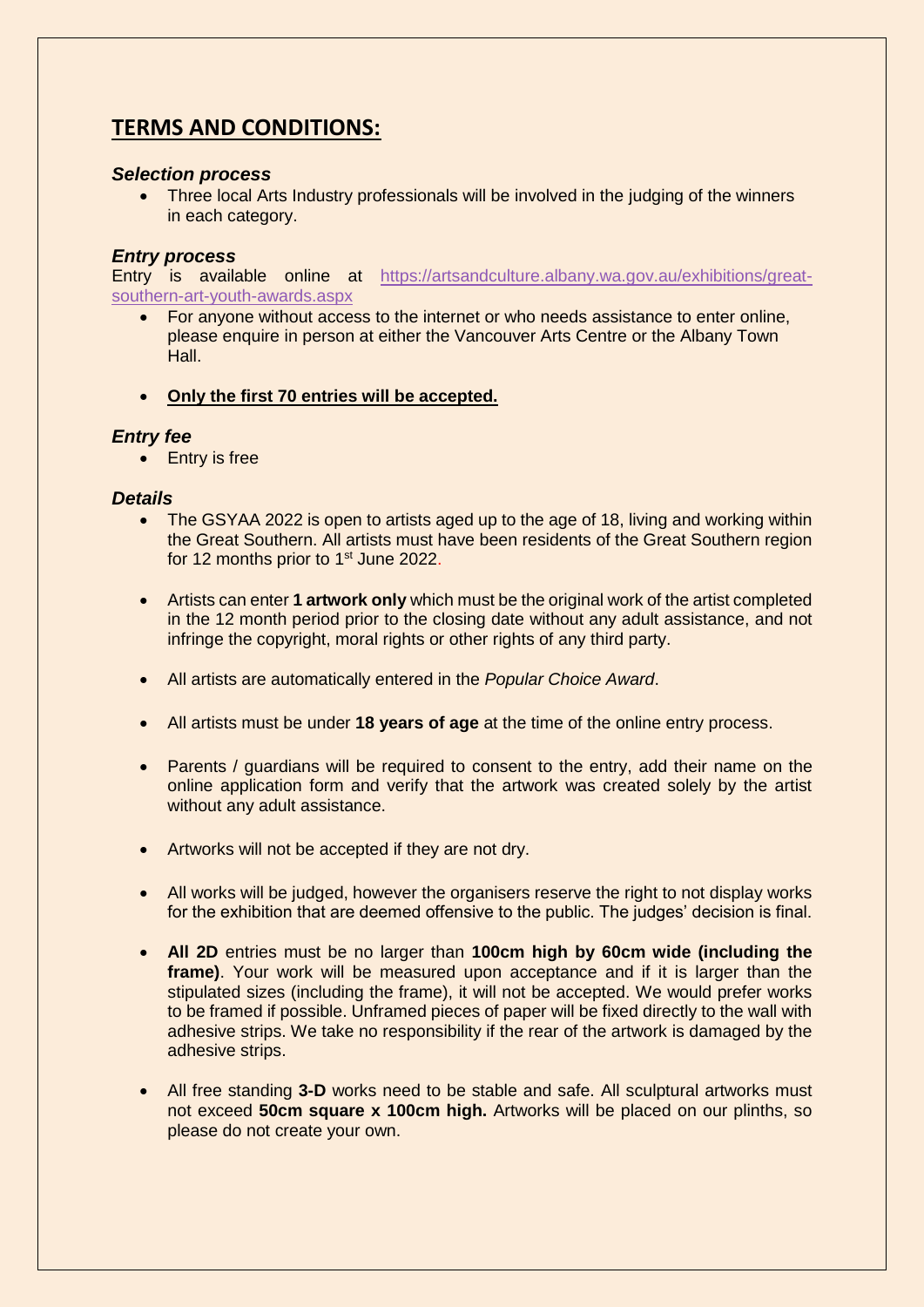- Artwork **label** (below) must be securely attached to the back or underside (3D) of each entry with tape.
- The organisers reserve the right to reproduce entries in print, film or digital format for promotion, education and documentation purposes.
- Artworks entered are not to be removed until after the close of the exhibition.
- All artworks must not exceed **30kg**
- **Entries can be for sale if you wish**. A commission of 25% (+10% GST) will apply in the event of an artwork being sold during the exhibition. A tax invoice for the sale amount will need to be created by the parent / guardian for payment to be received.
- **Date of delivery** of artworks will be: **Saturday 11th June between 10am and 5pm at the Albany Town Hall**
- **Date of collection** of artworks will be: **Saturday 23rd July between 10am and 5pm at the Albany Town Hall**
- **Entries not collected by Monday 15th August will be disposed of.**

### *Entries open Monday 7th March 2022*

### *Entries close 5.00pm Saturday 30th April 2022*

Please note that entries received after the closing date and time will **NOT** be accepted.

### **Publicity and promotional material**

- Authorship of the artwork will be publicly acknowledged.
- The artist grants to the City of Albany a non-exclusive licence to reproduce the work in material form, to photograph, publish and/or communicate it to the public for prizerelated purposes, and anything incidental to such purposes, including marketing, publicity, educational and publication in all media, including but not limited to electronic/digital, broadcasting and print media, in perpetuity.

#### **Care and responsibility**

- The artist will be responsible for transport and insurance of the work to the Albany Town Hall.
- The City of Albany will exercise reasonable care of exhibited works in its custody.

#### **Announcement of winners**

 The winners will be announced at the opening of the exhibition at the Albany Town Hall on **Friday 17th June, 2022**. The exhibition closes to the public at 5pm on Thursday 21st July 2022.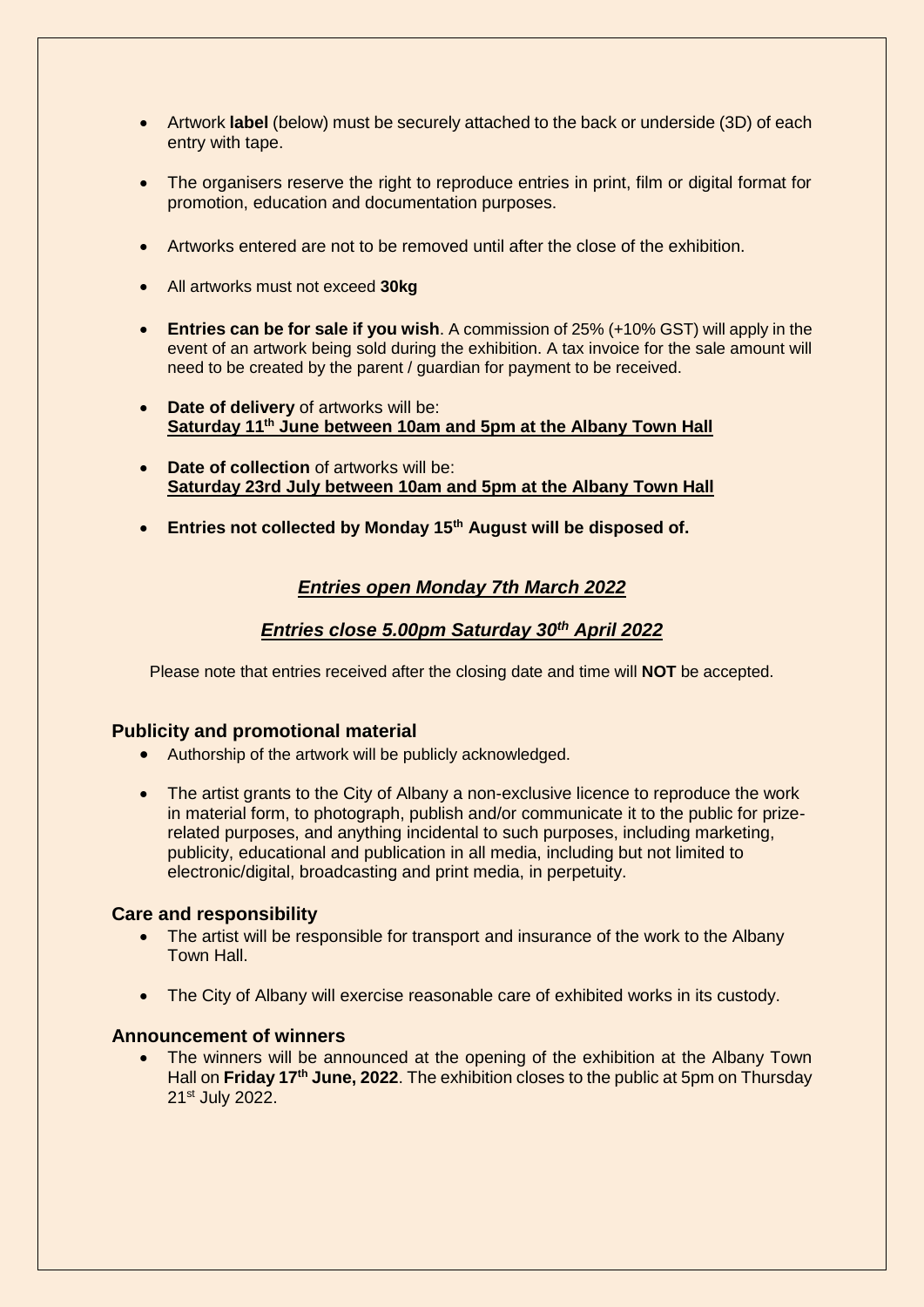# **Categories:**

## **Best** *2D Artwork – Under 12*

**Prize:** \$200 materials voucher

- All mediums are suitable as long as the depth of the artwork is no more than 10cm
- These artworks will be wall hung
- Artworks must be no larger than 100cm high x 60cm wide
- Artwork can be any subject

## *Best 3D Artwork – Under 12*

**Prize:** \$200 materials voucher

- 3-Dimensional works suitable for display on a plinth, free standing or wall hung
- All free standing 3-D works need to be stable, safe, and free from entrapments.
- All sculptural artworks must not exceed 50cm square x 100cm high (without a plinth)
- Artwork can be any subject or any medium

## **Best** *2D Artwork – 12 - 18*

**Prize** \$200 materials voucher

- All mediums are suitable as long as the depth of the artwork is no more than 10cm
- These artworks will be wall hung
- Artworks must be no larger than 100cm high x 60cm wide
- Artwork can be any subject

# **Best** *3D Artwork – 12 - 18*

**Prize:** \$200 materials voucher

- 3-Dimensional works suitable for display on a plinth, free standing or wall hung
- All free standing 3-D works need to be stable, safe, and free from entrapments.
- All sculptural artworks must not exceed 50cm square x 100cm high (without a plinth)
- Artwork can be any subject or any medium

## *Popular Choice Award*

**Prize:** \$200 materials voucher Entry Conditions:

- All works automatically entered and voted by the public
- Winning artist will be notified at the completion of the exhibition

**Enquiries: [arts@albany.wa.gov.au](mailto:arts@albany.wa.gov.au) 6820 3740 Visual Arts Officer - Indra Geidans**